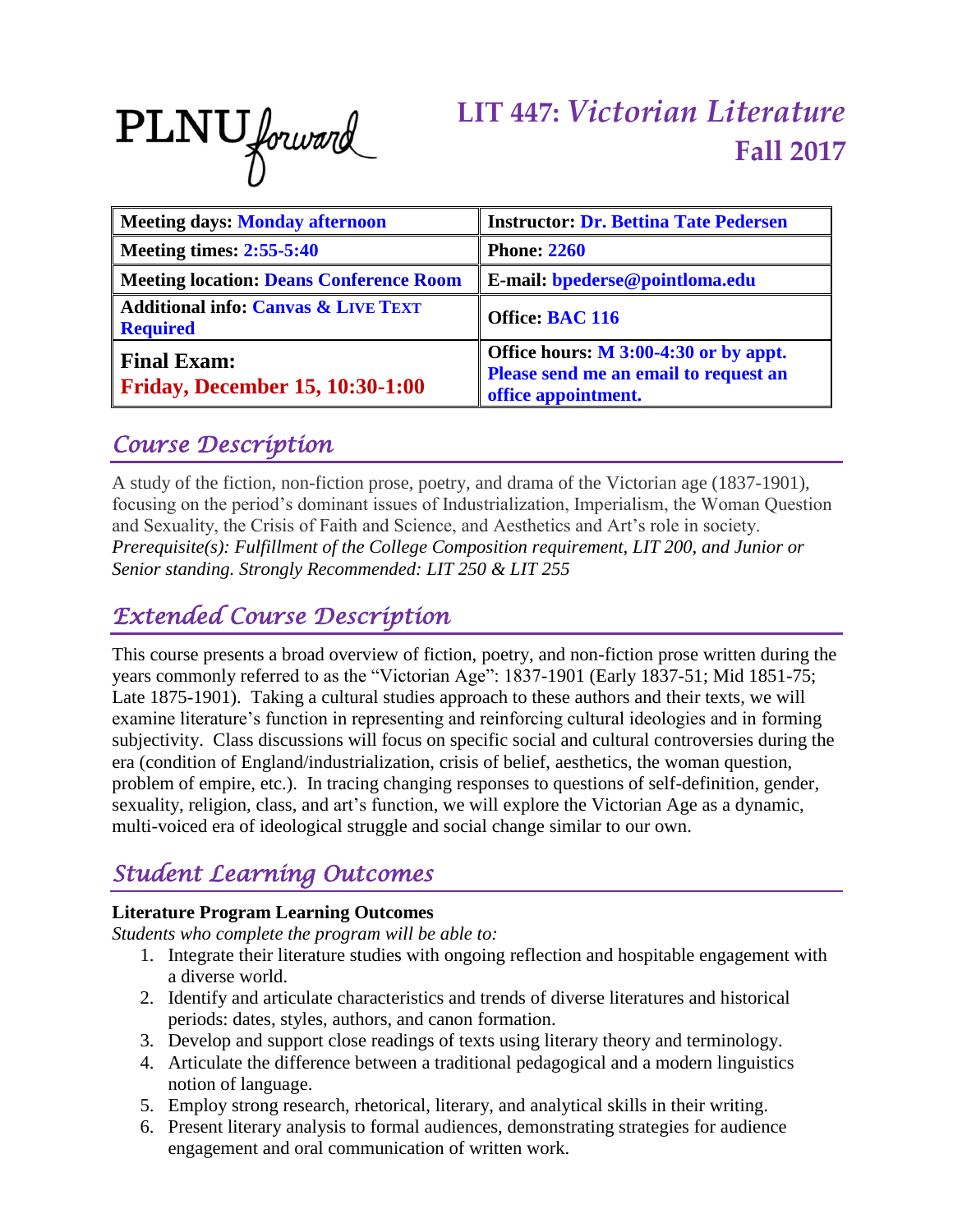### **Course Learning Outcomes**

*Students will be able to:*

- 1. Closely read (comprehension, analysis) and critically analyze (analysis) texts in their original languages and/or in translation. **(PLO 2,3, 5)**
- 2. Recall (knowledge), identify (knowledge), and use (application) fundamental concepts of literary study to read and discuss texts
	- a. Standard literary terminology
	- b. Modes/genres of literature
	- c. Elements of literary genres
	- d. Literary periods (dates, writers, characteristics, and important developments)
	- e. Contemporary critical approaches
	- f. Extra-literary research **(PLO 2, 3, 5)**
- 3. Analyze (analysis) the social, cultural, ethnic, gendered, and/or historical contexts of the works and their authors, and connect (synthesis, evaluation) the texts with their own lives. **(PLO 1)**
- 4. Create (synthesis, evaluation) detailed and informed textual analysis of literary works employing secondary sources and applying concepts of literary study and literary theory. **(PLO 3, 4, 6)**

| <b>Course Assignments</b>                                            |  |  |  |  |  |
|----------------------------------------------------------------------|--|--|--|--|--|
| Class Discussion, Analyses, Cultural Contexts Paper, Major Paper     |  |  |  |  |  |
| Class Discussion, Analyses, Cultural Contexts Paper, Major Paper     |  |  |  |  |  |
| Class Discussion, Analyses, Contemporary Connections Paper, Cultural |  |  |  |  |  |
| Contexts Paper, Major Paper                                          |  |  |  |  |  |
| Class Discussion, Analyses, Cultural Contexts Paper, Major Paper     |  |  |  |  |  |

## *Course Credit Hour Information*

This class meets the Carnegie Unit minimum requirement of 750 minutes of instructional time + 1500 minutes of out-of-class work per 1 unit of credit. Specific details about how the class meets these requirements are included here in the course syllabus.

### *Required Texts*

Mermin, Dorothy & Herbert Tucker. *Victorian Literature: 1830-1900*. Harcourt. Broomfield, Andrea. *Prose by Victorian Women: An Anthology*. Garland Publishing, Inc. Gaskell, Elizabeth. *Mary Barton*. Broadview. Haggard, S. Rider. *King Solomon's Mines.* Broadview. Wilde, Oscar. *The Picture of Dorian Gray*. Broadview.

### *Recommended Texts*

Gibaldi, Joseph. *MLA Handbook for Writers of Research Papers*. 7<sup>th</sup> edition Harmon & Holman. *A Handbook of Literature*. Mitchell, Sally. *Daily Life in Victorian England*. Pollard, Arthur, ed. *The Penguin History of Literature: The Victorians*. Penguin. Hamilton, Susan, ed. *Criminals, Idiots, Women, & Minors: Victorian Writing by Women on Women*. Broadview.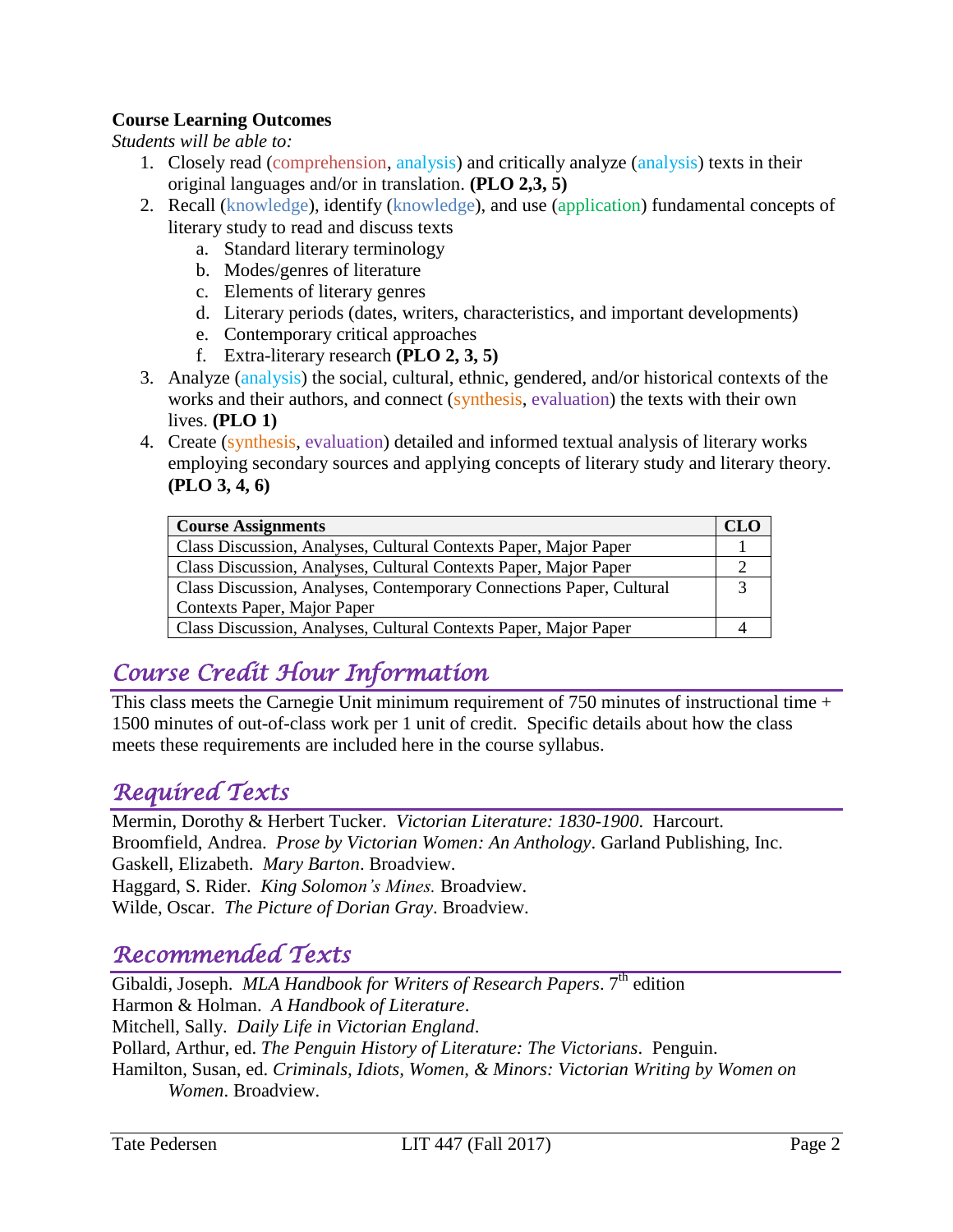## *Resources on the Web*

THE VICTORIAN RESEARCH WEB [\(http://victorianresearch.org/](http://victorianresearch.org/) ) THE VICTORIAN WEB [\(http://www.victorianweb.org/](http://www.victorianweb.org/) ) VICTORIAN LITERARY STUDIES ARCHIVES [\(http://www.lang.nagoya](http://www.lang.nagoya-u.ac.jp/~matsuoka/Victorian.html)[u.ac.jp/~matsuoka/Victorian.html](http://www.lang.nagoya-u.ac.jp/~matsuoka/Victorian.html) ) THE GASKELL WEB [\(http://www.lang.nagoya-u.ac.jp/~matsuoka/Gaskell.html](http://www.lang.nagoya-u.ac.jp/~matsuoka/Gaskell.html) ) VICTORIAN WOMEN WRITERS PROJECT [\(http://www.indiana.edu/~letrs/vwwp/](http://www.indiana.edu/~letrs/vwwp/) ) HOMES OF VICTORIAN AUTHORS [\(http://www.oscholars.com/TO/Appendix/Shrines/Shrines.html\)](http://www.oscholars.com/TO/Appendix/Shrines/Shrines.html)

## *Course Evaluation & Grades*

Your grade will be based on the quality of your work in the following areas:

| • Papers/Presentations: Analyses, Cultural Contexts, Contemporary Connections 25% |                            |
|-----------------------------------------------------------------------------------|----------------------------|
| $\bullet$ Midterm Exam                                                            | 25%                        |
|                                                                                   | $\bigcap_{n\in\mathbb{N}}$ |

- Final Exam 25%
- Major Analytical Paper 25%

Your work will not be graded on a curve.

- **A** indicates exceptional work (roughly 20% of students normally achieve this level)
- **B** indicates good work (roughly 30% of students normally achieve this level)
- **C** indicates average work
- **D** indicates minimally passing work
- **F** indicates unsatisfactory work

Analyses and Context Papers will be graded on a pass/fail basis using

- $\checkmark$  + (*Exemplary*: roughly corresponds to an A)
- $\checkmark$  (*Good*: roughly corresponds to a B)
- $\checkmark$  (*Acceptable*: roughly corresponds to a C)

The following scale will be used:

| $\mathbf{A}$ | 93-100% |  | $B+$  | 88-89% | $\sim$                       | 78-79%          | $\overline{D}+$ | 68-69% | $ -$ | $\overline{\mathbf{F}}$ | $0-59%$ |
|--------------|---------|--|-------|--------|------------------------------|-----------------|-----------------|--------|------|-------------------------|---------|
| А.           | 90-92%  |  | B     | 83-87% | $\overline{\mathbf{C}}$<br>◡ | 73-77%          |                 | 63-67% |      |                         |         |
|              |         |  | $B -$ | 80-82% | $\mathbf{\Omega}$            | $-72%$<br>$70-$ | D-              | 60-62% |      |                         |         |

## *University Requirements & Policies*

Please see the **LJML Department Syllabus Statements** in the Canvas folder labeled *Syllabus and Course Policies*. Please see [Academic and General Policies](https://catalog.pointloma.edu/content.php?catoid=28&navoid=1761) in the catalog for all information on university academic and general policies.

**1. ATTENDANCE:** Your regular and punctual attendance *and* active, informed participation in our class sessions is essential to your learning and to the vibrancy of our class time together. Please read the [Class Attendance](https://catalog.pointloma.edu/content.php?catoid=28&navoid=1761#Class_Attendance) section of your *PLNU Catalog,* carefully (see link above). It indicates that if students miss more than 10 percent of class meetings (approx. 4 for a MWF course and 3 classes for a TTH course), faculty members may file a written report which may result in de-enrollment from the course. If students miss more than 20 percent of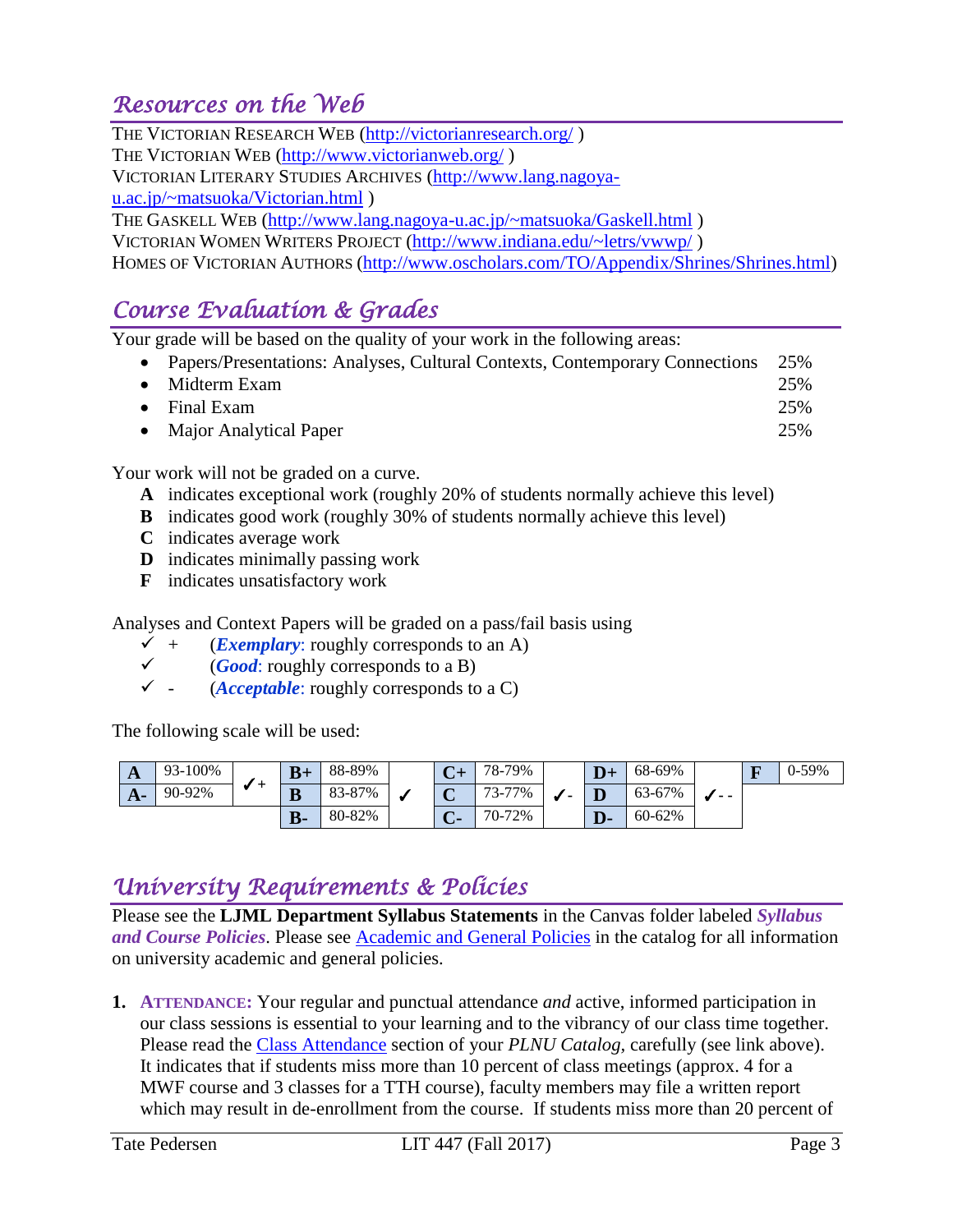class meetings (approx. 8 for a MWF course and 6 classes for a TTH course), students may be de-enrolled without notice. De-enrollment may have serious consequences on residence, athletic, and scholarship requirements; it may also necessitate a reduction or loss in a student's financial aid. **DROPPING CLASS:** If you do decide to drop the course for any reason, please let me know by email, voice mail, note, or conversation so that I can officially remove you from my grade roster and class lists—and not worry about what has happened to you. I'd like you to make such decisions/communications during the first four weeks of classes.

**2. FINAL EXAMINATIONS: (**[Current Students: Final Exam Schedules](https://www.pointloma.edu/current-students)**)** Final Examinations are the culminating learning event in a course, and they are scheduled to take into account all the different courses and departments across the university. The exam schedule varies from year to year. Successful completion of this class requires taking the final examination **on its scheduled day**. The final examination schedule is listed on the first page of this syllabus and posted on the [Current Students: Final Exam Schedules](https://www.pointloma.edu/current-students) site. Please arrange your personal affairs to fit the examination schedule. In the rare case that you may be scheduled for more than three (3) final examinations on the same day, you may work out an alternate time for one of your exams with your professors. This is the only university-sanctioned reason for taking a final exam at a time other than the officially scheduled time for the exam. Please confirm your final examination schedule the first week of classes, and schedule those exam times into your daily planners and calendars now. If you find that your final exam schedule is the one described above, please meet with your professors as soon as possible so that they may help you to make alternative arrangements for taking your exams. Department chairs/school deans and college deans need not be involved in the process of making this accommodation.

## *Course Requirements, Policies & Guidelines*

**1. Live Text Accounts:** If you do not already have a Live Text account, please email Stephanie Lehman to set one up. You will need this account for some of your work in this class and for your Senior Portfolio in future as well.

### **2. Class Participation:**

- a. *Read, reflect, connect!* The quality of your course experience will be directly related to your completing the assigned reading, your thoughtful reflection on the readings, and your engaged participation in the community of readers that our class will become. The quality of our daily discussions depends almost entirely upon you. Your contribution in many forms is invaluable to all of us in this community of readers: questions you have about the text and/or its implied meanings, confusions about things you don't understand in the texts, literary terms and ideas that you are understanding in a new way, ideas you have about how this text speaks to our contemporary lives, perspectives about what spiritual impacts the texts may have on you or those you love and care about, connections you see between this literature and the other texts you are studying and experiencing in your major.
- b. *Annotate your texts!* Your success in understanding and making meaning of the texts we read will be directly related to your deliberate annotation of your texts with your own shorthand notes.
- c. *Share your thoughts!* Contributing to and leading class discussions in your opportunity to show your preparation of the assigned readings and the ways the literature is meaningful to you. The impact of these readings on your lives, intellectual development,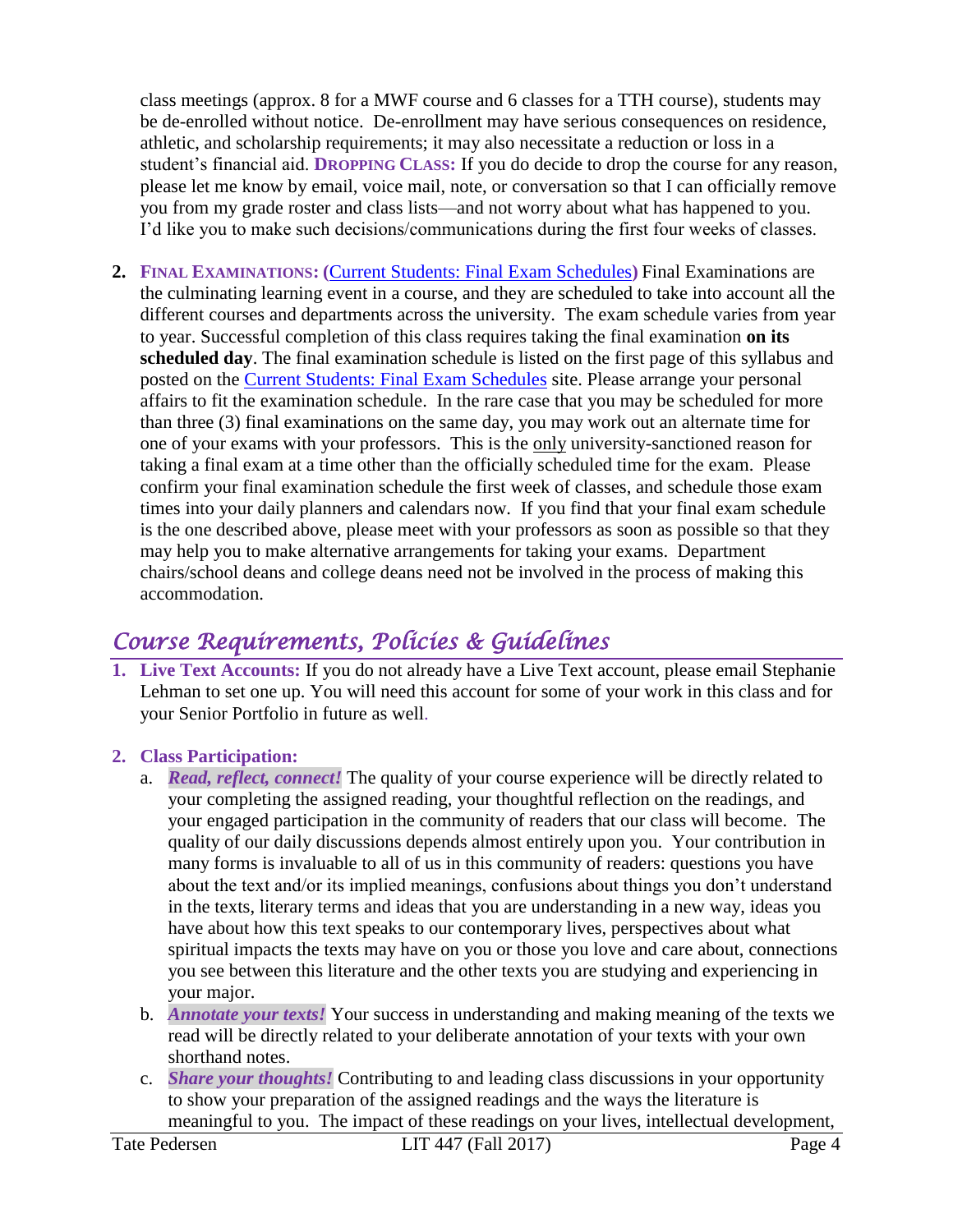and our discussions together is the heart of the matter—and more important in the long run than grades, but your grades are shaped by the quality, the quantity, and (to some degree) the comparative merit, of your engaged participation in class discussions.

### **3. Class Sessions, Preparation, Materials, Assignments, and Technology:**

- a. All course textbooks must be in your possession before the required class sessions on those books. Sharing course textbooks is not recommended—especially during class sessions. No exemptions from quizzes or other required/graded work will be granted because you do not have course texts.
- b. Using your laptop, electronic reader, or other electronic devices during class is fine as long as you are doing so for class purposes *only*; otherwise, all electronics must be muted and stowed for the entire class period.
- c. Completion of all assignments is required, and passing the course will be difficult without doing so. Readings and written responses must be prepared in advance of the date scheduled/due and of sufficient length and quality to meet the assignment's requirements and intents. Missed work (quizzes and written responses) may be made up only in truly extenuating circumstances and only if you and I have had a conversation about your situation. No make-up work will be given for missed work.
- d. Late assignments will not be accepted either in person, by delivery, or in my mailbox (unless you and I have communicated prior to the deadline about extenuating circumstances).
- e. It is your responsibility to see to it that I receive your work.
- f. Always keep multiple disc copies and hardcopies of your work on hand so that you can provide duplicate copies if you need to.
- g. Handwritten assignments are never acceptable (unless so specified).
- h. You may be requested to attend office hours with the professor if a need arises.
- **4. Classroom Decorum:** Please manage your electronic devices and print materials appropriately and with consideration for others—see 3b above. Please dress in appropriate academic attire out of consideration for others in our class. I do reserve the right to ask you to leave the classroom if I believe your attire to be offensive and/or an obstacle to a positive learning and teaching environment**.**
- **5. Writing:** You will write **Cultural Context Papers, Analyses,** and **Contemporary Connections Responses** for assigned readings (or viewings) as well as a **Major Analytical Paper** that explores a course text through research and literary theory. Please follow all oral, written, or Canvas/Live Text instructions given for written assignments carefully. In some cases you will also make formal class presentations of your work.
- **6. Quizzes:** You may be given impromptu quizzes on the assigned readings. Typically quizzes may not be made up or excused unless you are absent for a university sponsored activity (concert tour, sporting competition, debate tournament, etc.). Please notify me in advance if you will be missing a class session/quiz for such a reason.
- **7. Exams:** Each of you will complete a midterm and a final exam.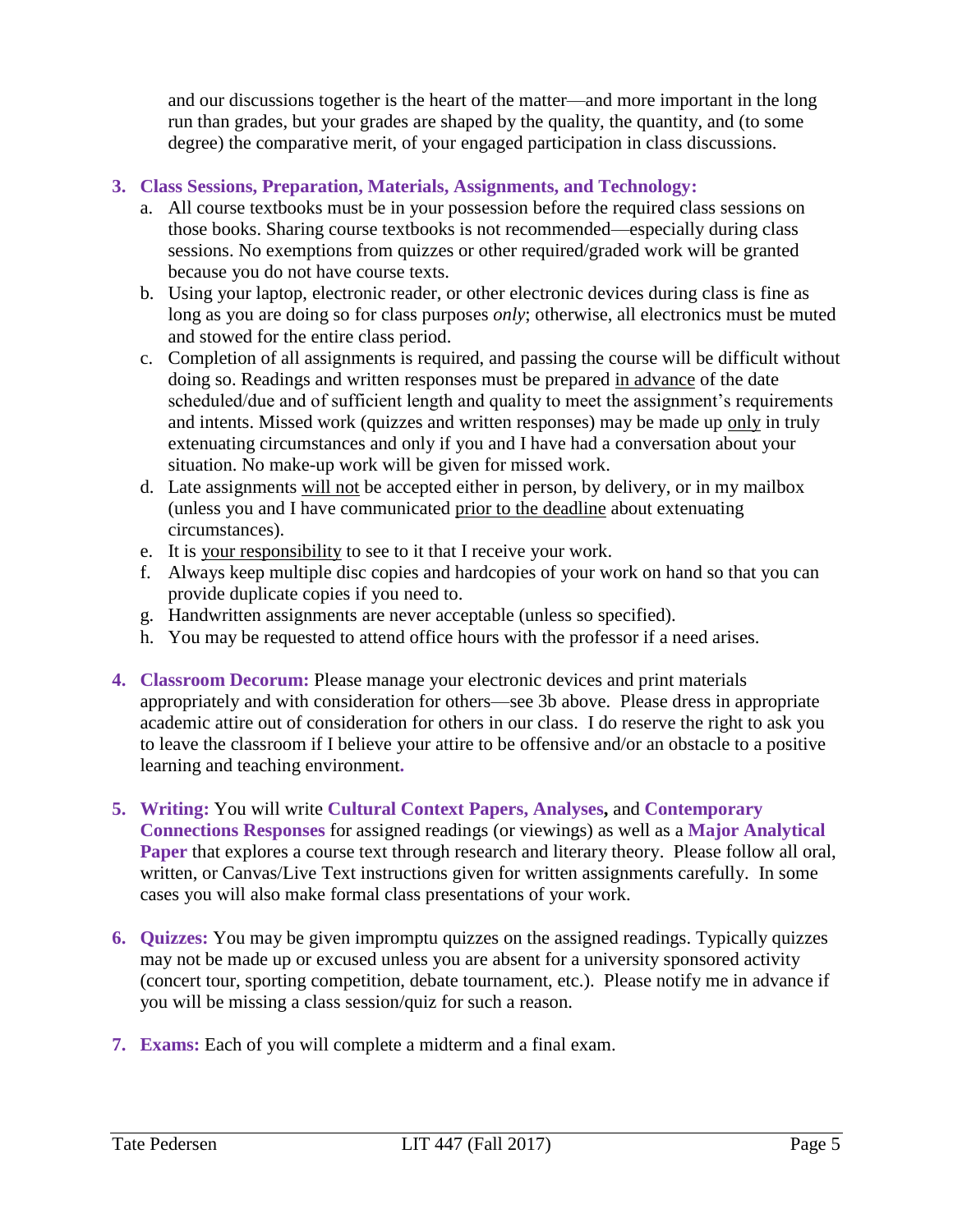- **8. Digital Sites:** You are responsible for checking your *PLNU gmail*, *Canvas*, and *Live Text* accounts regularly for electronic messages from me (and sometimes from your classmates). You are fully accountable for all course material, announcements, communications that are distributed via these electronic platforms; and I will send messages only to these sites. Final papers must be submitted on Live Text. Please let me know if you encounter any technical problems with these digital sites.
- **9. Extenuating Situations & Grades:** No "Incomplete" grades will be assigned unless extenuating circumstances (e.g., death in the family, automobile accidents, hospitalization) prevail. If you find yourself in such a situation, please contact me immediately. Also please submit any necessary and valid documents to help clarify and document your situation (e.g., doctor's letter on letterhead, funeral service program, police report, etc.). I am happy to help you in these difficult situations as best I can.

### *Contemporary Connections*

You will be asked to consider the ways in which the Victorian texts we read specifically connect with our own times. In reflecting on the social, cultural, philosophic, moral, ethical, and aesthetic dimensions that you see expressed in these texts, please consider the following questions and write a brief and accessible response that would be professional blog or *Point Weekly* suited:

- 1. What experiences in the author's life or what Victorian cultural currents seem particularly important to what is expressed in this Victorian text and why?
- 2. Which modern problems confronting us today already appear in Victorian literature?
- 3. What Victorian concerns seem especially relevant to our own times and contemporary situations?
- 4. What in this Victorian literature and the world view it expresses seems to be something we should still care about today?
- 5. What do you think (or wish) modern people (politicians, church leaders, corporations, ordinary people, etc.) could learn from reading this Victorian literature?

I will consider offering extra credit for your written responses being published in a professional venue (i.e., the *Point Weekly*, a blog, online publication, etc.)

## *Analyses*

You will be asked to regularly write and share discussion responses to the five prompts below—*GENRE, VOICE/PERSPECTIVE, VICTORIAN ISSUES & OPPOSITIONS, LITERARY ARTISTRY, CRITICAL THEORY & CULTURAL CONNECTIONS*. Since this is a small upper-division literature class you'll be co-leaders of class discussion by sharing your thoughts about each of these aspects of the works we read. The analyses I ask you to turn in for grading should be point-first (thesis), clearly structured (reasons), and analytical (evidence). Class comments on your analyses can also help you to improve those analyses.

When you read through these works, keep the following prompts in mind. Let them provoke reflection and careful investigation. They are suggestive, not prescriptive, so focus on the characteristic features of the prompts that suit the work. Some frames of analysis will work better for certain works than for others. Please note those differences so we can talk about them together. Adding notes to your formal and informal analyses during class discussions is a great strategy for learning that lasts.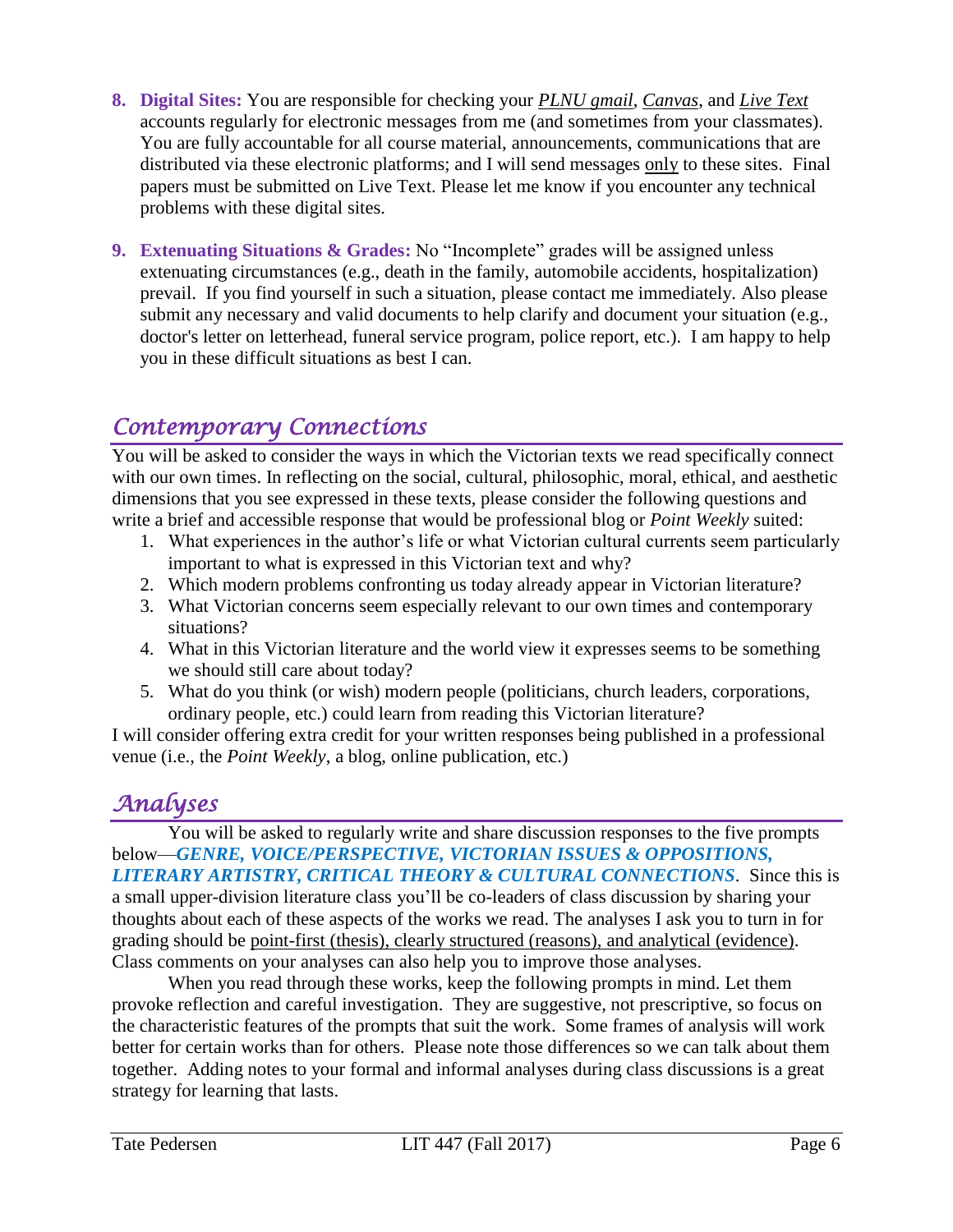- 1. *GENRE*: how would you classify the work: 1) fiction, non-fiction, poetry, drama; 2) what kind of fiction, non-fiction, poetry, or drama (e.g., gothic, manifesto, social realism, local color, stream-of-consciousness, didactic, domestic, sentimental, bildungsroman, künstlerroman, lyric, narrative, ballad, sonnet, meditation, epic, tragedy, comedy, etc.); 3) in what ways does the genre establish, complement, or complicate the thematics, effects, and/or intent(s) of the work?
- 2. *VOICE/PERSPECTIVE:* who makes this argument, what voice speaks this poem, or who narrates this story? is s/he a character, critic, speaker, lecturer, and what is her/his relation to the topic(s) addressed? if fiction, how would you classify the narrative voice: first-person, third-person, limited omniscient, omniscient? how would you describe the narrator's or speaker's voice: intrusive, consistent, multiple, prominent, reliable, etc.? what is the perspective (or worldview) of the voice? what is the tone (author's attitude toward the subject matter)? what does the voice suggest about the author, the times, and the literary conventions of the day?
- 3. *VICTORIAN ISSUES & OPPOSITIONS*: what are the important Victorian issues (*Condition of England, Woman Question, Role of Empire*, etc.) presented and how (in what light, to what ends) does this work represent or deal with them? what social bodies or groups (men, women, youths, children, fathers, mothers, educators, merchants, politicians, clergy, upper class, middle class, working class, etc.) are depicted and in what light? what are their traits or characteristics? what constitutes an ideal member of these groups? what roles or work do members of these groups take up? in what ways are their activities gendered, classed, racialized, politicized? what boundaries are transgressed or upheld and at what cost/consequence? how are individuals and/or specified roles treated/stigmatized/elevated? what is significant about a person's place in or relationship to certain groups?
- 4. *LITERARY ARTISTRY*: what is the work's structure (parts, sections, patterns)? what is interesting, noteworthy, problematic about the way the work is mapped out? what is the work's overall style (language, diction, vocabulary, dialect, imagery, description, etc. formal, erudite, colloquial, lyrical, poetic, journalistic, etc.)? what rhetorical/poetic devices or literariness do you see in the piece (allusion, literary or high culture references, metaphoric language, imagery, symbolism, insertion of other artistic texts or literary forms, etc.)? what are some of the effects of the style on the content and messages of the work? what connections or contributions, if any, do you think this work makes to the Victorian discussion of aesthetics (function of art in Victorian society)?
- 5. *CRITICAL THEORY & CULTURAL CONNECTIONS*: what critical approaches are you using to read this work: formalist, reader response, psychoanalytical, Marxist, feminist, gender theory, structuralist, deconstructionist, cultural poetics; post-colonial? why do those approaches seem suitable and productive in reading this work? what are the key questions and issues these approaches offer for this work? what key questions and approaches do you tend to overlook or fail to address adequately? how do specific theoretical approaches help you read the text closely? what application do you see to our current society/global context and its issues?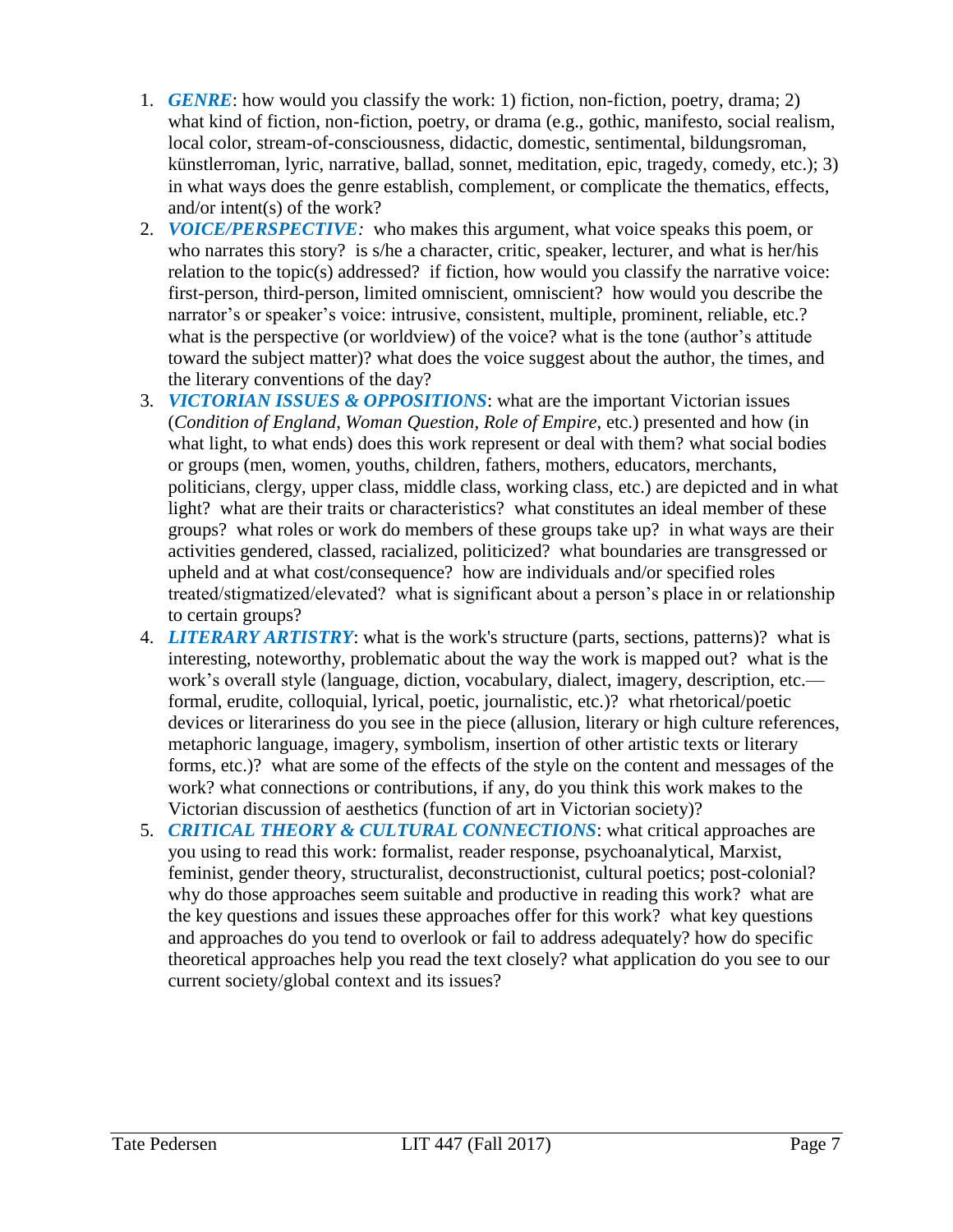## *Historical & Cultural Contexts Papers/Presentations*

There are five Historical and Cultural Contexts sections in your Mermin and Tucker text. These sections correspond and will orient us to the major cultural issues of the Victorian Period. Our cultural studies approach to Victorian literature will be importantly shaped by these issues, and we will explore the different ways writers address these issues.

On the first day of class, I'll preview the four areas of inquiry and expectations for your Historical & Cultural Contexts papers/presentations. Working in pairs you will create and present your written responses to these areas and help lead our class session of that historical and cultural context.

- **1. Overview:** What do these readings **teach you overall** about this context/issue—what did you learn about these concerns? Include both overview and specific references in your response.
- **2. Main Concerns & Conversation:** What seem to be the **primary concerns** these Victorians have about this issue—why do they care and how did you pick this concern up in the readings? How are the levels of concern from one author to the next expressed in the **"conversation"** they and their works are having with each other?
- **3. Your Discussion Questions:** What two or three **specific follow-up questions** do you want us to consider about this context and related concerns?
- **4. Connecting Texts:** What **other Victorian texts connect** (read in LIT 255 or elsewhere) to this cultural issue/concern and our class readings; how did these connections help further your understanding of the texts and their cultural concerns?

## *Schedule of Readings, Discussion & Assignments*

### **WEEK ONE: HISTORICAL & CULTURAL CONTEXTS OVERVIEW**

- 1 Aug 29 Class Introduction: Policies & Syllabus; Contexts Assignments
- 2 Aug 30 *The Condition of England* (Mermin & Tucker pp. 3-39) & Contexts Paper
	- 1. Daniel Newman
	- 2. Mason Peck
- 3 Sept 1 *Empire and Travel* (Mermin & Tucker pp. 105-129) & Contexts Paper **ADDITIONAL READINGS**: Rudyard Kipling "The Ballad of East and West," "Mandalay," "Tommy," "The Widow at Windsor," "Recessional," "The White Man's Burden" (Mermin & Tucker pp. 1087-1093)
	- 1. Joseph Wilson
	- 2. Julia Shotwell

### **WEEK TWO: HISTORICAL & CULTURAL CONTEXTS OVERVIEW**

- 4 Sept 6 *Gender and Sexuality* (Mermin & Tucker pp. 81-103) & Contexts Paper
	- 1. Elizabeth Hoffman
	- 2. Yamilet Torres-Leon
- 5 Sept 8 *Faith, Doubt, and Knowledge* (Mermin & Tucker pp. 41-80) & Contexts Paper
	- 1. Michelle Miller
	- 2. Hannah Marciano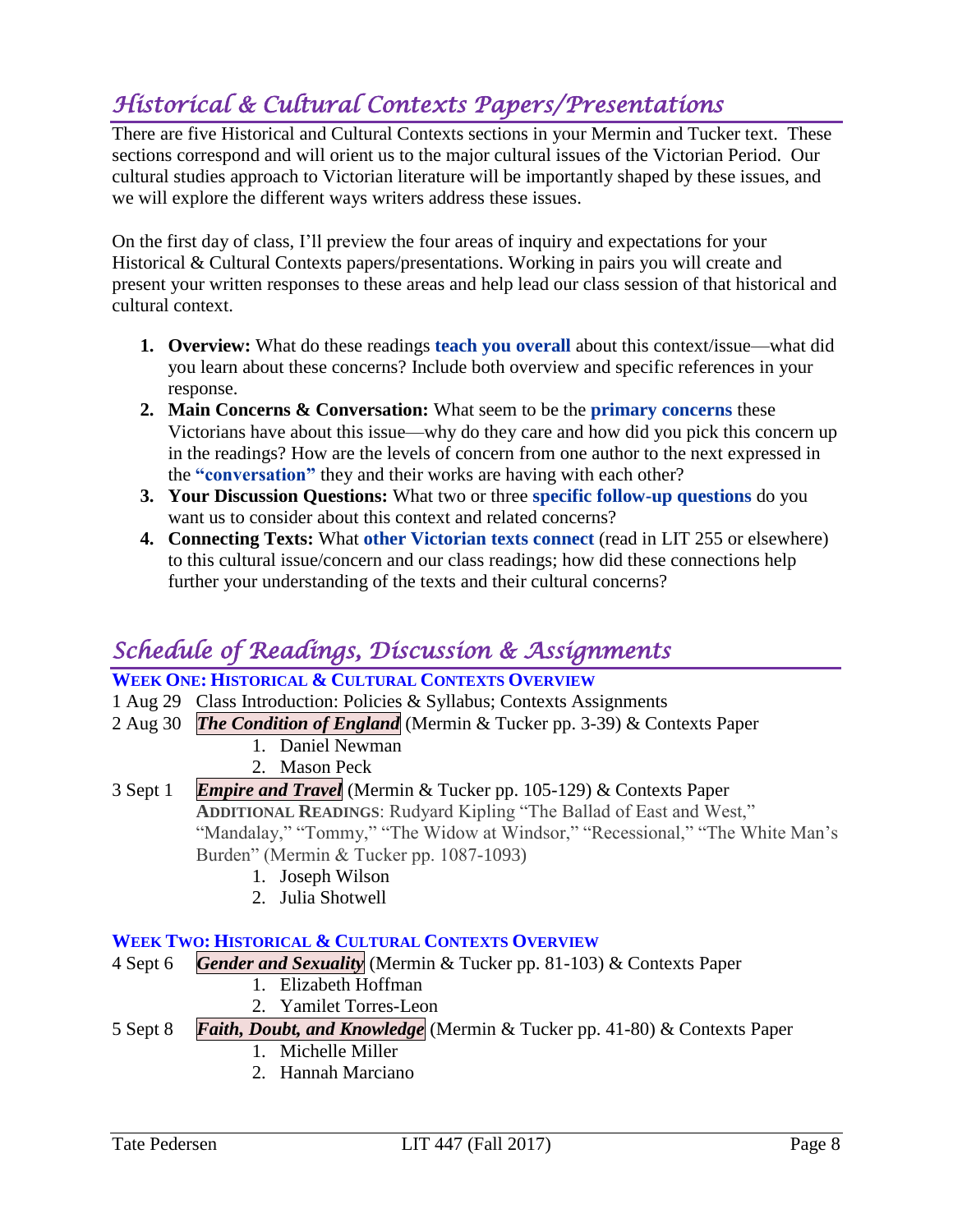#### **WEEK THREE: HISTORICAL & CULTURAL CONTEXTS OVERVIEW**

- 6 Sept 11 *The Function of Poetry* (Mermin & Tucker pp. 131-153) & Contexts Paper
	- 1. Melissa Stevens
	- 2. Rebedda Summerlin
- 7 Sept 13 *The Condition of England* Clementina Black "The Coercion of Trade Unions," "What is a Fair Wage?" & "The Dislike to Domestic Service" (Broomfield pp. 599-624); William Morris "How I Became a Socialist" (Mermin & Tucker pp. 878-79, 897-899)
- 8 Sept 15 Thomas Babington Macaulay, all selections (Mermin & Tucker pp. 195-206); John Ruskin, from "The Storm-Cloud of the Nineteenth Century" (Mermin & Tucker pp. 634-41)

#### **WEEK FOUR**

9 Sept 18 Thomas Carlyle, all selections (Mermin & Tucker pp. 164-194)

- 10 Sept 20 Gaskell *Mary Barton* Appendix C (pp. 518-65)
- 11 Sept 22 Gaskell *Mary Barton* (pp. 29-113)

### **WEEK FIVE**

- 12 Sept 25 Gaskell *Mary Barton* (pp. 114-89)
- 13 Sept 27 Gaskell *Mary Barton* (pp. 190-263)
- 14 Sept 29 Gaskell *Mary Barton* (pp. 264-335)

### **WEEK SIX**

- 15 Oct 2 Gaskell *Mary Barton* (pp. 336-415)
- 16 Oct 4 Gaskell *Mary Barton* (pp. 415-483)
- 17 Oct 6 Gaskell *Mary Barton* Appendices A, B (pp. 484-517) & Appendices D, E (pp. 566-586); *Mary Barton* **Analysis Due (Fiction) or…**

### **WEEK SEVEN**

- 18 Oct 9 *Mary Barton* **Analysis Due (Fiction)** *Faith, Doubt, and Knowledge* John Henry Newman from *The Tamworth Reading Room* (1841, 1872), *Apologia Pro Vita Sua* (1864) (Mermin & Tucker pp. 221-231, 239-256)
- 19 Oct 11 Charles Darwin from *Voyage of the Beagle* (1839, 1860), from *On the Origin of Species* (1859), from *The Descent of Man* (1871, 1877), from *Autobiography* (1887, 1958) (Mermin & Tucker pp. 488-513)
- 20 Oct 13 Alfred Tennyson *In Memoriam* (1850) (Mermin & Tucker pp. 380-382, 409-446)

### **WEEK EIGHT**

- 21 Oct 16 John Stuart Mill from *A Crisis in My Mental History, One Stage Onward* (1873) (Mermin & Tucker pp. 297-298, 332-337); Matthew Arnold "The Buried Life" (1852), "Dover Beach" (1867), (Mermin & Tucker pp. 702-704, 710-711, 720); Robert Browning "Caliban upon Setebos; or, Natural Theology in the Island" (1864) (Mermin & Tucker pp. 542-543, 581-584)
- 22 Oct 18 Christina Rossetti "A Better Resurrection," "Good Friday," "The Lowest Place," "A Christmas Carol," "Paradise," "O Lord, when Thou didst call me," "Where their worm dieth not," "Lord, grant us calm," from *Seek and Find*, from *Called to Be Saints* (Mermin & Tucker pp. 843-844, 858-859, 860-862, 868, 869-872) ; **TAKE-HOME MIDTERM Assigned**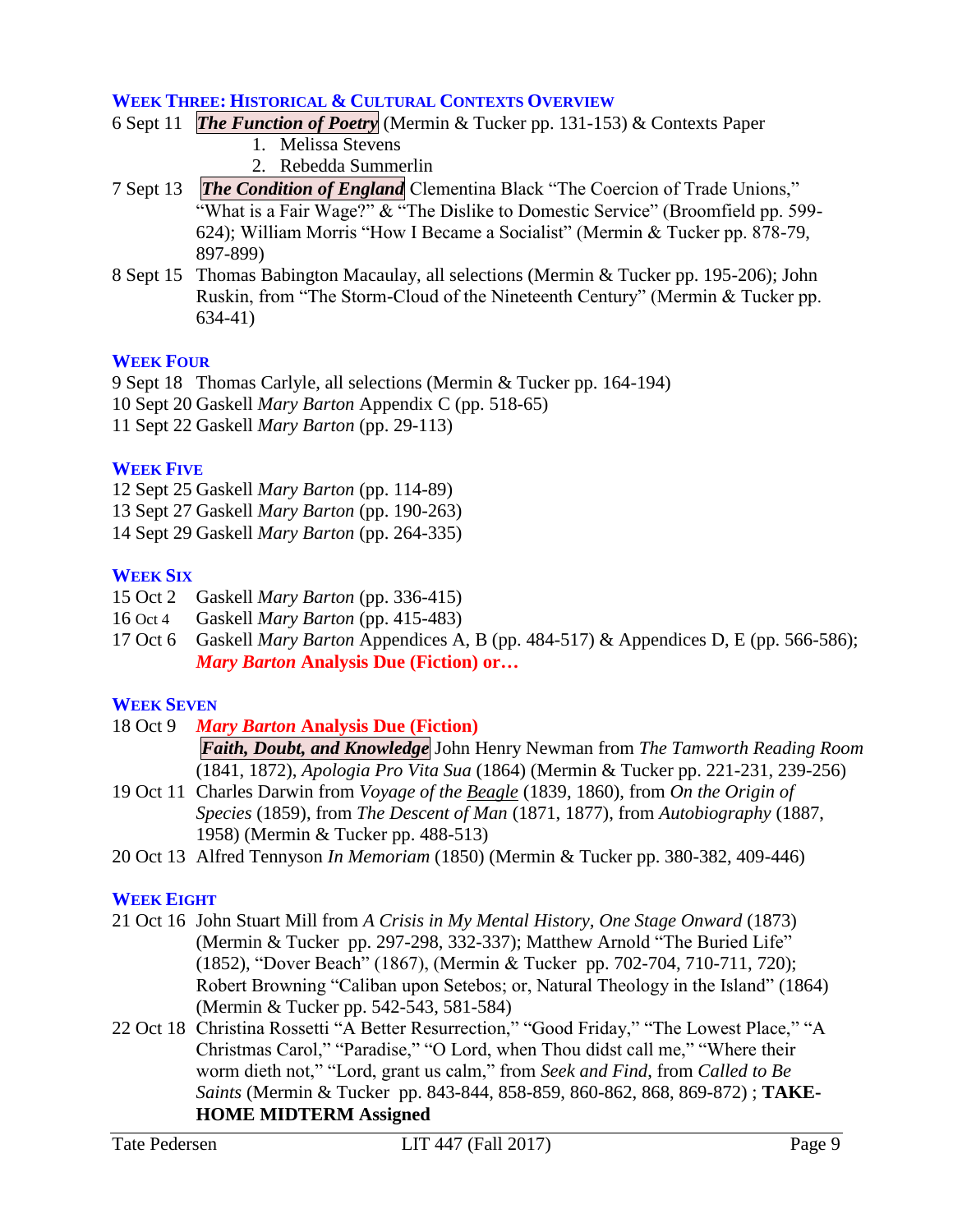### **October 20 Fall Break**

#### **WEEK NINE**

- 23 Oct 23 Emily Bronte All selections (Mermin & Tucker pp. 600-607) and Frances Power Cobbe *Life of F. P. Cobbe* (Mermin & Tucker pp. 763, 768-772); **TAKE-HOME MIDTERM Due**
- 24 Oct 25 *Gender and Sexuality* Elizabeth Barrett Browning *Sonnets from the Portuguese*, from *Aurora Leigh*, and letters (Mermin & Tucker pp. 338-339, 351-359, 359-372, 378-379), Christina Rossetti *Monna Innominata: A Sonnet of Sonnets* (Mermin & Tucker pp. 863-67);
- 25 Oct 27 Helen Taylor "Women and Criticism" (Broomfield pp. 449-62); John Stuart Mill *The Subjection of Women* (Mermin & Tucker pp. 313-321)

#### **WEEK TEN**

- 26 Oct 30 Frances Power Cobbe "Wife-Torture in England" (Broomfield pp. 231-33, 291-333); *Contemporary Connections Paper Due*
- 27 Nov 1 Florence Nightingale from *Cassandra* (Mermin & Tucker pp. 685-691) and Harriet Martineau *Society in America*, "Section VII: Political Non-Existence of Women" (Mermin & Tucker pp. 269-271; also in Broomfield pp. 33-36, 71-75)
- 28 Nov 3 Mona Alison Caird "The Morality of Marriage" (Broomfield pp. 625-53) & "A Defence of the So-Called 'Wild Women'" (Reading on Canvas: Hamilton pp. 271-86, 287-307)

#### **WEEK ELEVEN**

- 30 Nov 6 Eliza Lynn Linton "The Girl of the Period," "Nearing the Rapids" (Broomfield pp. 351-360) Sarah Grand "The New Aspect of the Woman Question," "The New Woman and the Old" (Broomfield pp. 655-76); **Analysis Due (Nonfiction)**
- 31 Nov 8 *The Function of Poetry* Dante Gabriel Rossetti from *The House of Life: A Sonnet Sequence*, from "The Stealthy School of Criticism" (Mermin & Tucker pp. 800-801, 812-819); Elizabeth Barrett Browning "The Runaway Slave at Pilgrim's Point" (Mermin & Tucker pp. 347-51)
- 32 Nov 10 John Ruskin from *Stones of Venice*: "The Nature of Gothic" (1853), from *Unto This Last*: "The Veins of Wealth" (1860, 1862), and from "Traffic" (1866) (Mermin & Tucker pp. 608-09, 613-622, 622-27, 627-34)

#### **WEEK TWELVE (Course Evaluations Nov. 8-Dec. 8)**

- 33 Nov 13 John Stuart Mill from *What Is Poetry?* (1833) (Mermin & Tucker pp. 297-301); Matthew Arnold "The Function of Criticism at the Present Time" (1864, 1865) (Mermin & Tucker pp. 727-739), from "The Study of Poetry" (1880) (Mermin & Tucker pp. 757-762)
- 34 Nov 15 Matthew Arnold from *Culture and Anarchy* (1869) (Mermin & Tucker pp. 739-757)
- 35 Nov 17 Walter Pater from *The Renaissance* (1868, 1873, 1888) (Mermin & Tucker pp. 953- 960), from *Postscript to Appreciations*, (1876, 1888) (Mermin & Tucker pp. 967-71), from *Style* (1888) (Mermin & Tucker pp. 971-978)